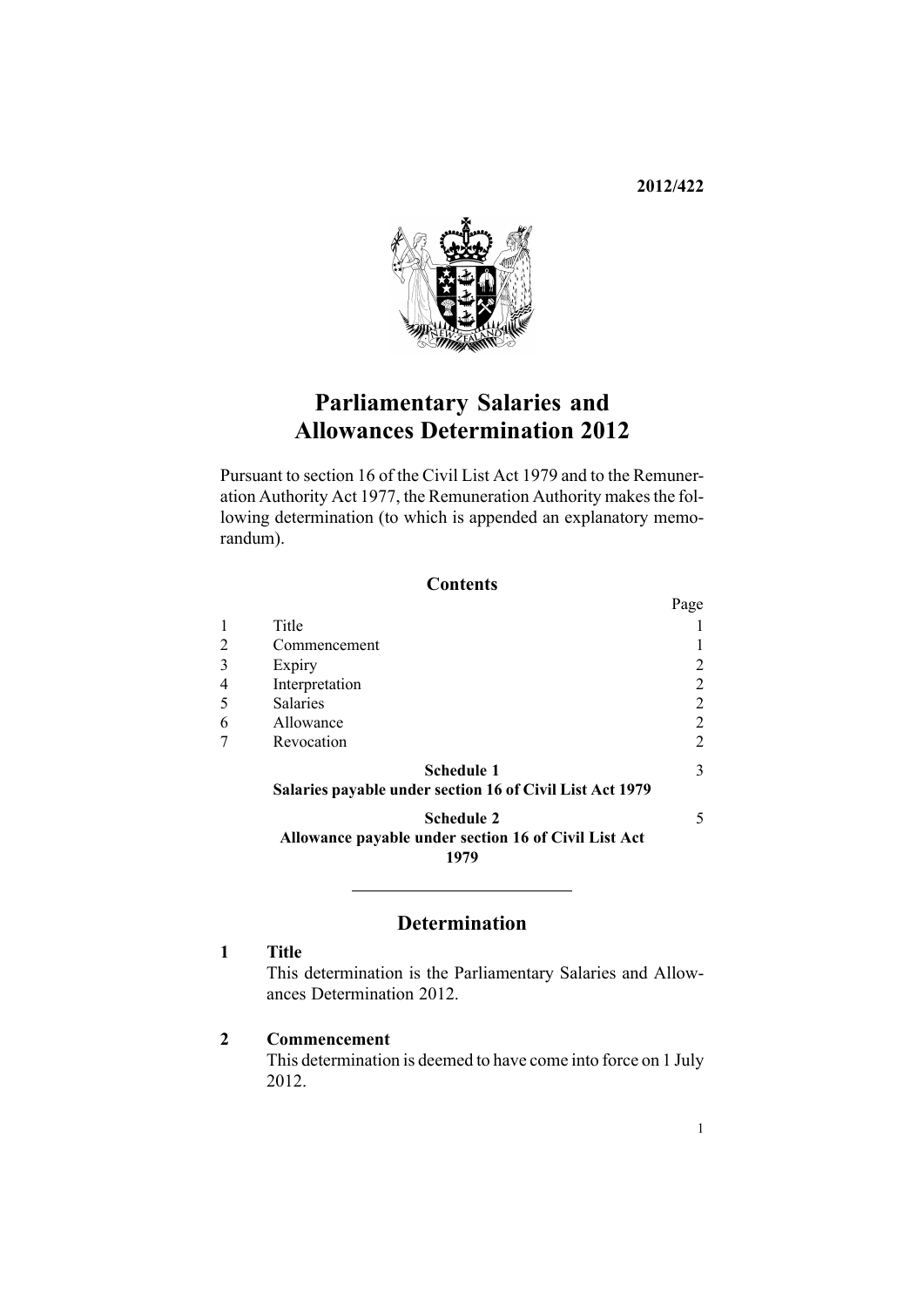## **3 Expiry**

This determination expires on 30 June 2013.

#### **4 Interpretation**

In this determination,—

**party** means <sup>a</sup> parliamentary political party whose membersin the House of Representatives include at least 1 member elected as <sup>a</sup> constituency or list candidate for that party

**select committee** means <sup>a</sup> committee that is established by, or in accordance with,—

- (a) Standing Order 181(1) or (2) of the Standing Orders of the House of Representatives(with effect on 21 October  $2011$ ); or
- (b) the corresponding provision of those Standing Orders (with effect on an earlier or <sup>a</sup> later date).

### **5 Salaries**

- (1) The salaries payable under [section](http://www.legislation.govt.nz/pdflink.aspx?id=DLM32410) 16 of the Civil List Act 1979 are set out in Schedule 1.
- (2) No member of Parliament may be paid more than 1 salary at any one time under any of the provisions of Schedule 1 and, if <sup>a</sup> member holds 2 or more offices, the salary payable to that member is that payable for the office for which the highest salary is payable.

### **6 Allowance**

- (1) The allowance payable under [section](http://www.legislation.govt.nz/pdflink.aspx?id=DLM32410) 16 of the Civil List Act 1979 is set out in [Schedule](#page-4-0) 2.
- (2) The allowance is paid to the recipient for the purpose of reimbursing the recipient for expenses that arise from that recipient's official and parliamentary duties, and that are not otherwise covered by the determinations made under [section](http://www.legislation.govt.nz/pdflink.aspx?id=DLM32424) 20A of the Civil List Act 1979.

## **7 Revocation**

The [Parliamentary](http://www.legislation.govt.nz/pdflink.aspx?id=DLM4148116) Salaries and Allowances Determination [2011](http://www.legislation.govt.nz/pdflink.aspx?id=DLM4148116) (SR 2011/410) is revoked.

<span id="page-1-0"></span>cl 3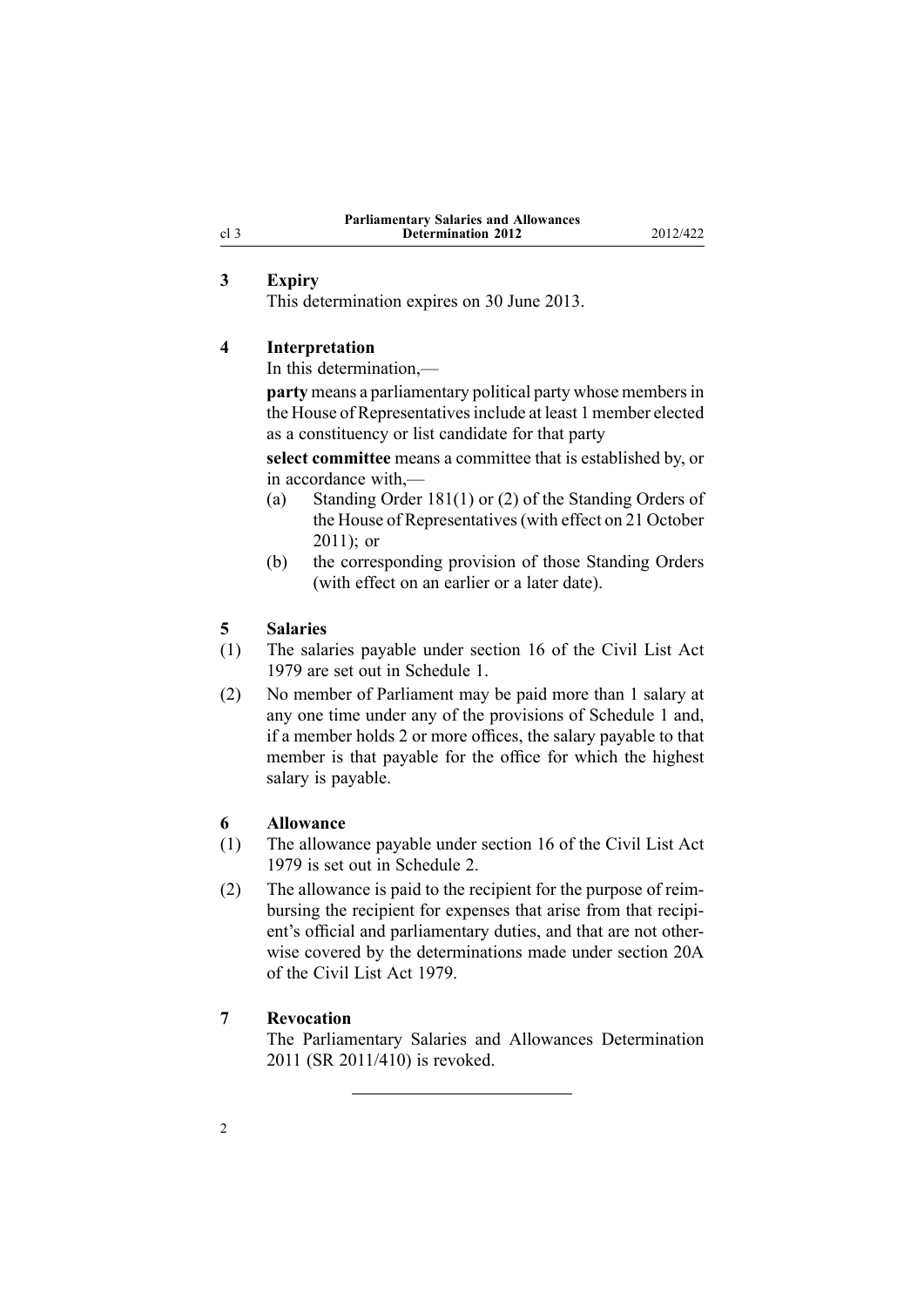<span id="page-2-0"></span>2012/422

## **Parliamentary Salaries and Allowances Determination 2012** Schedule 1

## **Schedule 1** cl [5\(1\)](#page-1-0) **Salaries payable under section 16 of Civil List Act 1979**

|                                                                                                                                            | Yearly rate of salary<br>payable on and after<br>1 July 2012 |
|--------------------------------------------------------------------------------------------------------------------------------------------|--------------------------------------------------------------|
| Office                                                                                                                                     | (S)                                                          |
| Members of the Executive                                                                                                                   |                                                              |
| Prime Minister                                                                                                                             | 419,300                                                      |
| Deputy Prime Minister                                                                                                                      | 297,400                                                      |
| Each member of the Executive Council who is a Minister of<br>the Crown holding 1 or more portfolios and who is a member<br>of Cabinet      | 262,700                                                      |
| Each member of the Executive Council who is a Minister<br>of the Crown holding 1 or more portfolios, but who is not a<br>member of Cabinet | 221,400                                                      |
| Each other member of the Executive Council                                                                                                 | 192,700                                                      |
| Each Parliamentary Under-Secretary                                                                                                         | 171,800                                                      |
| Officers of the House of Representatives                                                                                                   |                                                              |
| Speaker of the House of Representatives                                                                                                    | 262,700                                                      |
| Deputy Speaker                                                                                                                             | 185,300                                                      |
| Each Assistant Speaker                                                                                                                     | 158,700                                                      |
| Leader of the Opposition                                                                                                                   |                                                              |
| Leader of the Opposition                                                                                                                   | 262,700                                                      |
| Other party leaders                                                                                                                        |                                                              |
| Each member of Parliament who is the leader of a party-                                                                                    |                                                              |
| Base salary                                                                                                                                | 158,700                                                      |
| plus                                                                                                                                       |                                                              |
| For each additional member of the party in the House<br>of Representatives up to a maximum of 5                                            | 1,890                                                        |
| plus                                                                                                                                       |                                                              |
| For each additional member of the party in the House<br>of Representatives over 5 up to a maximum of 23                                    | 1,260                                                        |
| plus                                                                                                                                       |                                                              |
| For each additional member of the party in the House<br>of Representatives over 23                                                         | 630                                                          |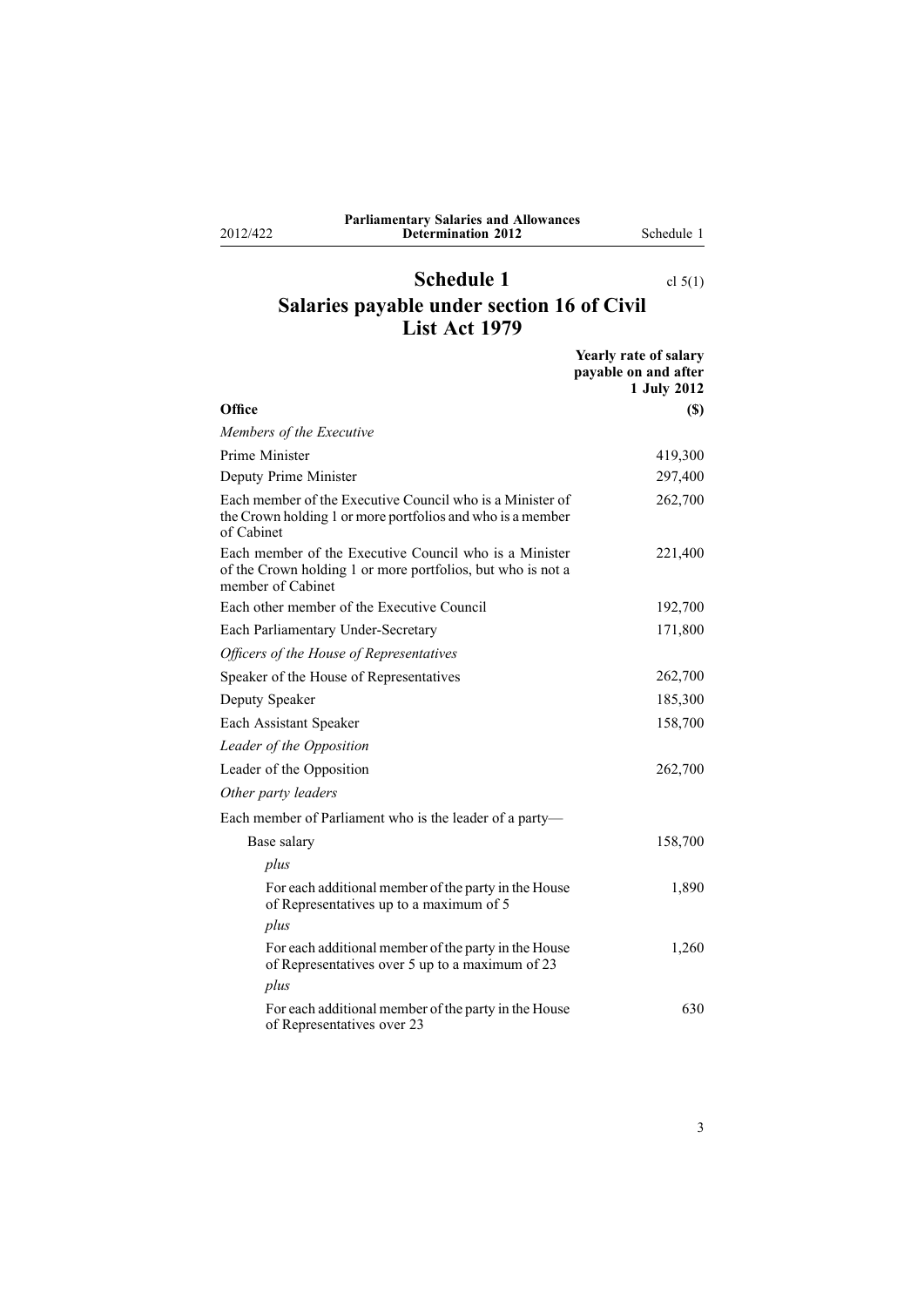|            | <b>Parliamentary Salaries and Allowances</b> |
|------------|----------------------------------------------|
| Schedule 1 | <b>Determination 2012</b>                    |

**Determination 2012** 2012/422

|                                                                                                                                              | Yearly rate of salary<br>payable on and after<br>1 July 2012 |
|----------------------------------------------------------------------------------------------------------------------------------------------|--------------------------------------------------------------|
| Office                                                                                                                                       | (S)                                                          |
| Deputy leaders                                                                                                                               |                                                              |
| Each member of Parliament who is the deputy leader of a<br>party whose members in the House of Representatives num-<br>ber not less than 25— |                                                              |
| Base salary                                                                                                                                  | 182,800                                                      |
| plus                                                                                                                                         |                                                              |
| For each additional member of the party in the House<br>of Representatives over 25 up to a maximum of 35                                     | 630                                                          |
| plus                                                                                                                                         |                                                              |
| For each additional member of the party in the House<br>of Representatives over 35 up to a maximum of 45                                     | 360                                                          |
| Whips                                                                                                                                        |                                                              |
| In respect of each party whose members in the House of<br>Representatives number not less than 4-                                            |                                                              |
| One Whip                                                                                                                                     |                                                              |
| Base salary                                                                                                                                  | 158,700                                                      |
| plus                                                                                                                                         |                                                              |
| For each member of the party in the House of Rep-<br>resentatives over 6 up to a maximum of 24                                               | 1,260                                                        |
| plus                                                                                                                                         |                                                              |
| For each member of the party in the House of Rep-<br>resentatives over 24 up to a maximum of 35                                              | 630                                                          |
| plus                                                                                                                                         |                                                              |
| For each member of the party in the House of Rep-<br>resentatives over 35 up to a maximum of 45                                              | 360                                                          |
| Senior Government Whip                                                                                                                       |                                                              |
| If a Whip referred to in one of the provisions under the<br>heading Whips is also the Senior Government Whip<br>an additional sum is added   | 4,510                                                        |
| In respect of each party whose members in the House of<br>Representatives number not less than 25—                                           |                                                              |
| One Junior Whip (separate from, and additional to,<br>that party's One Whip)                                                                 | 158,700                                                      |
| In respect of each party whose members in the House of<br>Representatives number not less than 45-                                           |                                                              |
| One Additional Junior Whip                                                                                                                   | 158,700                                                      |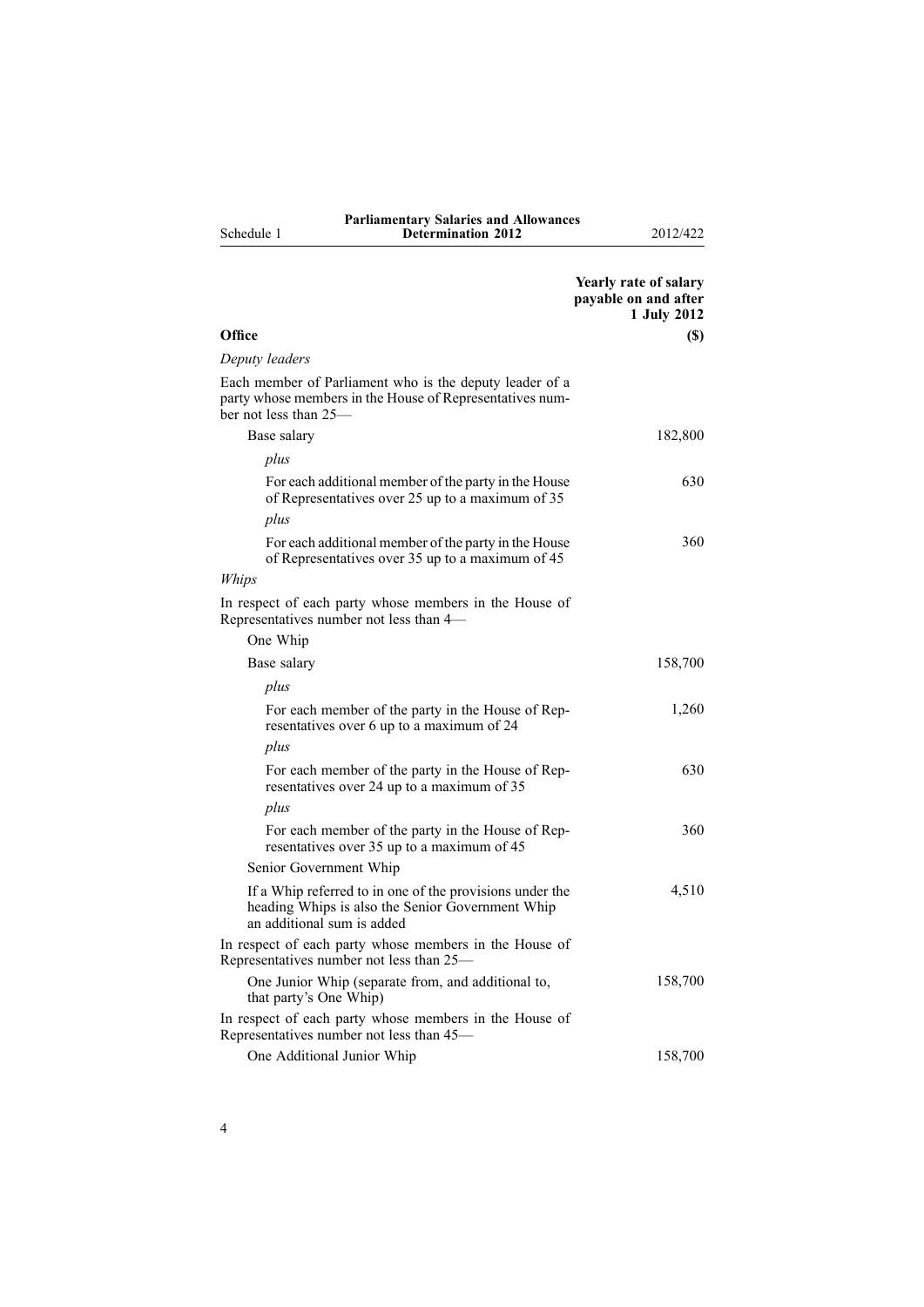<span id="page-4-0"></span>

| 2012/422                          | <b>Parliamentary Salaries and Allowances</b><br><b>Determination 2012</b>          | Schedule 2                                                   |
|-----------------------------------|------------------------------------------------------------------------------------|--------------------------------------------------------------|
|                                   |                                                                                    | Yearly rate of salary<br>payable on and after<br>1 July 2012 |
| Office                            |                                                                                    | <b>(S)</b>                                                   |
| Chairpersons of select committees |                                                                                    |                                                              |
| select committee                  | Each member of Parliament who is the chairperson of a                              | 158,700                                                      |
|                                   | Deputy chairpersons of select committees                                           |                                                              |
|                                   | Each member of Parliament who is the deputy chairper-<br>son of a select committee | 149,100                                                      |
| Other members of Parliament       |                                                                                    |                                                              |
| Each other member of Parliament   |                                                                                    | 144.600                                                      |

## **Schedule 2** cl [6\(1\)](#page-1-0) **Allowance payable under section 16 of Civil List Act 1979**

|                                 | <b>Yearly rate of expenses allowance</b><br>payable on and after 1 July 2012 |
|---------------------------------|------------------------------------------------------------------------------|
| <b>Office</b>                   | <b>(S)</b>                                                                   |
| Prime Minister                  | 21,600                                                                       |
| Speaker                         | 20,200                                                                       |
| Each other member of Parliament | 16.200                                                                       |

Dated at Wellington this 18th day of December 2012.

John Errington, Chairman.

> A Foulkes, Member.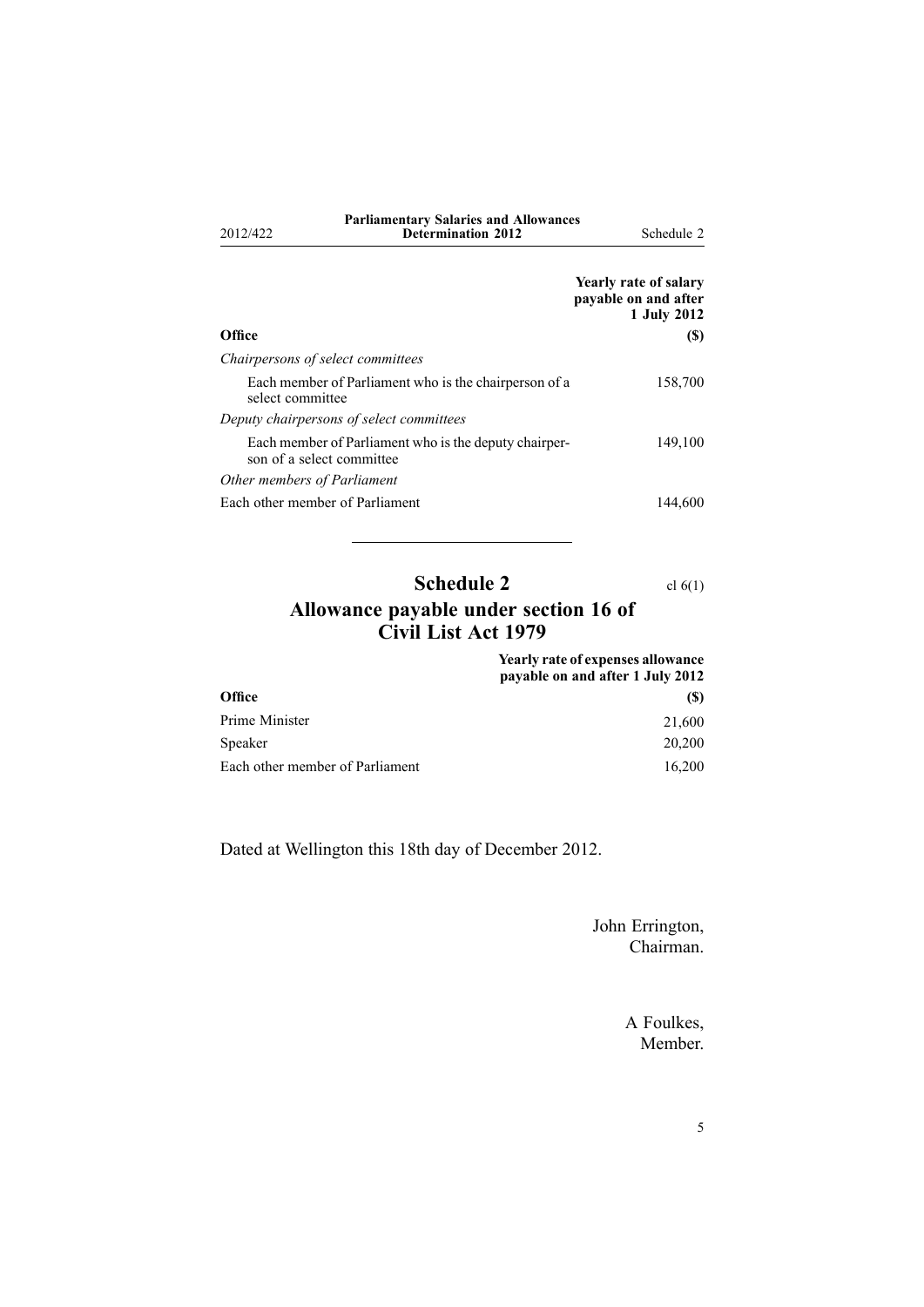<span id="page-5-0"></span>

| Explanatory | <b>Parliamentary Salaries and Allowances</b> |
|-------------|----------------------------------------------|
| memorandum  | <b>Determination 2012</b>                    |
|             |                                              |

**Determination 2012** 2012/422

D Morcom, **Member** 

## **Explanatory memorandum**

*This memorandum is not par<sup>t</sup> of the determination, but is intended to indicate its general effect.*

### **1 Background**

- 1.1 This memorandum explains not only the general effect of this determination, but also—
	- (a) the extent and limitations of the role of the Remuneration Authority (the **Authority**); and
	- (b) the considerations that have driven the Authority in coming to this determination.

1.2 The Authority is required to have regard to the following when setting parliamentary remuneration and allowances:

- (a) the need to achieve and maintain fair relativity with the levels of remuneration received elsewhere; and
- (b) the need to be fair both—
	- (i) to the persons or group of persons whose remuneration is being determined; and
	- (ii) to the taxpayer or ratepayer; and
- (c) the need to recruit and retain competent persons.
- 1.3 In addition the Authority must take into account—
	- (a) the requirements of the position concerned; and
	- (b) the conditions of service enjoyed by the persons whose remuneration is being determined and those enjoyed by the persons or members of the group of persons whose remuneration and conditions of employment are, in the opinion of the Authority, comparable with those of the persons or members of the group; and
	- (c) any prevailing adverse economic conditions, based on evidence from an authoritative source; and may determine the remuneration at <sup>a</sup> rate lower than it would otherwise have determined.
- 1.4 Since 2001/02 the Authority has taken <sup>a</sup> remuneration package approach which takes account of the market rate for employees undertaking jobs with similar complexity and respon-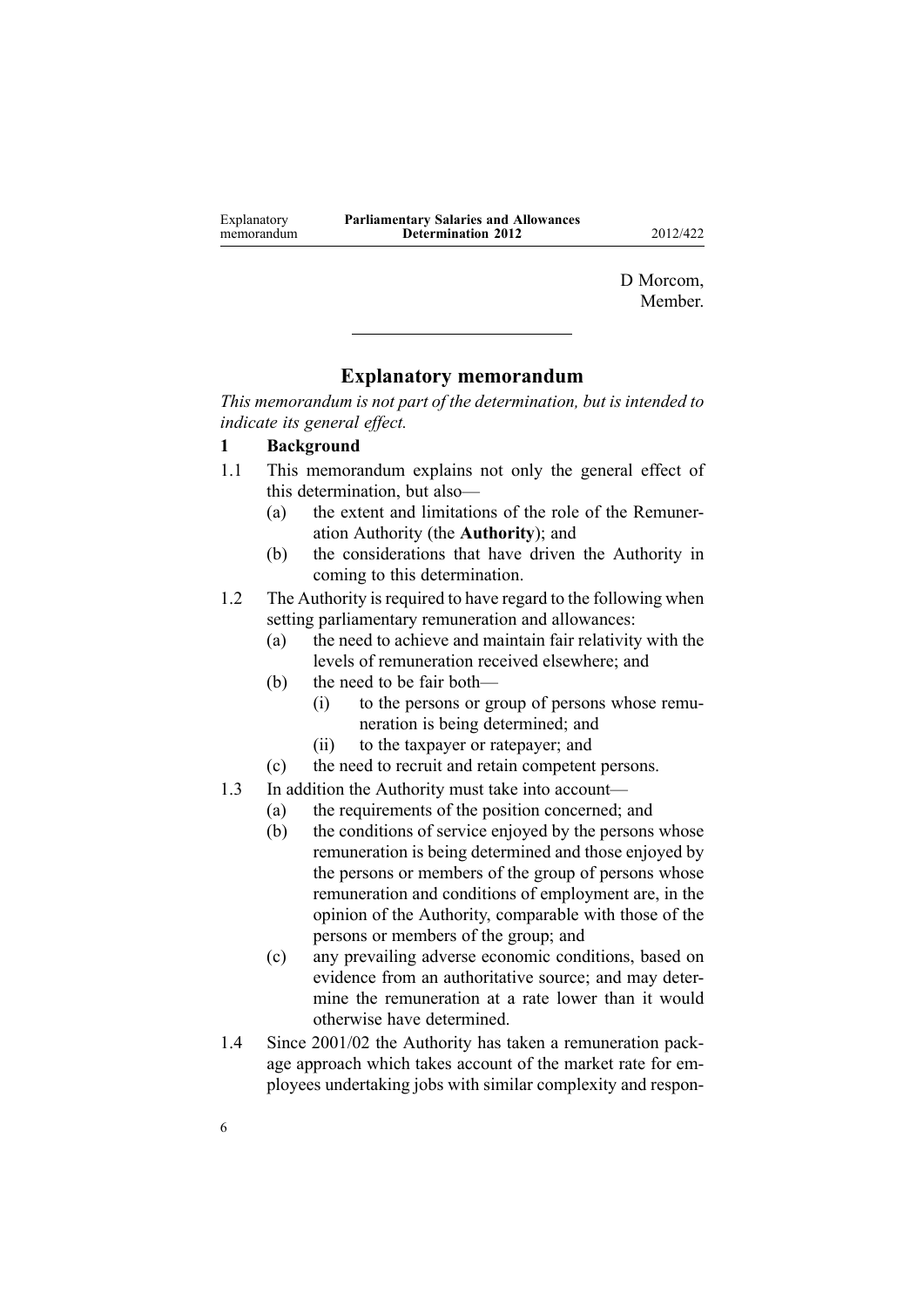| 2012/422 |  |
|----------|--|
|          |  |

subsidy.

the travel discount entitlement and par<sup>t</sup> is the superannuation

sibility to identify <sup>a</sup> package value for ordinary members of Parliament. This figure reflects the total package of benefits members could expec<sup>t</sup> to receive given the criteria in place at the time. Part of that package is the personal benefit value of

- 1.5 Each year the Authority has reviewed the appropriate total package value to ensure that the overall remuneration package available to ordinary members was aligned to the appropriate external groups. The Authority also reviews the value of the personal benefit of the travel discount entitlements, based on the actual usage of the entitlements.
- 1.6 The salary, and the value of the superannuation subsidy available to ordinary members, is then set by having regard to the total package value and the assessed personal benefit value of the travel discount entitlement.
- 1.7 The same approach is not taken in setting the salary rates for members with additional responsibilities, such as Ministers, the Speaker, the Prime Minister, and the Party Leaders. These rates are set using previous relativities within Parliament and reflect <sup>a</sup> measure of assessment of <sup>a</sup> fair remuneration for those members, taking into account the element of "public service" associated with those positions and the honour that many people feel when achieving higher status within Parliament. Had <sup>a</sup> form of external wage relativity been applied, the Authority recognises that the increases promulgated would have been significant and politically untenable.
- 1.8 When setting salary rates for members with additional responsibilities, the Authority recognises that the remuneration package for those members includes the personal benefit value of the travel discount entitlement as well as the superannuation subsidy. For this reason, the Authority, which pays close attention to benefits provided to all members by the determination issued by the Speaker, has merely kept <sup>a</sup> weather eye on the changes that from time to time occur in the determinations issued by the Minister Responsible for Ministerial Services. Although the value of ministerial allowances and reimbursement may vary from time to time, the packages that Ministers enjoy do not match either public or private sector remuneration for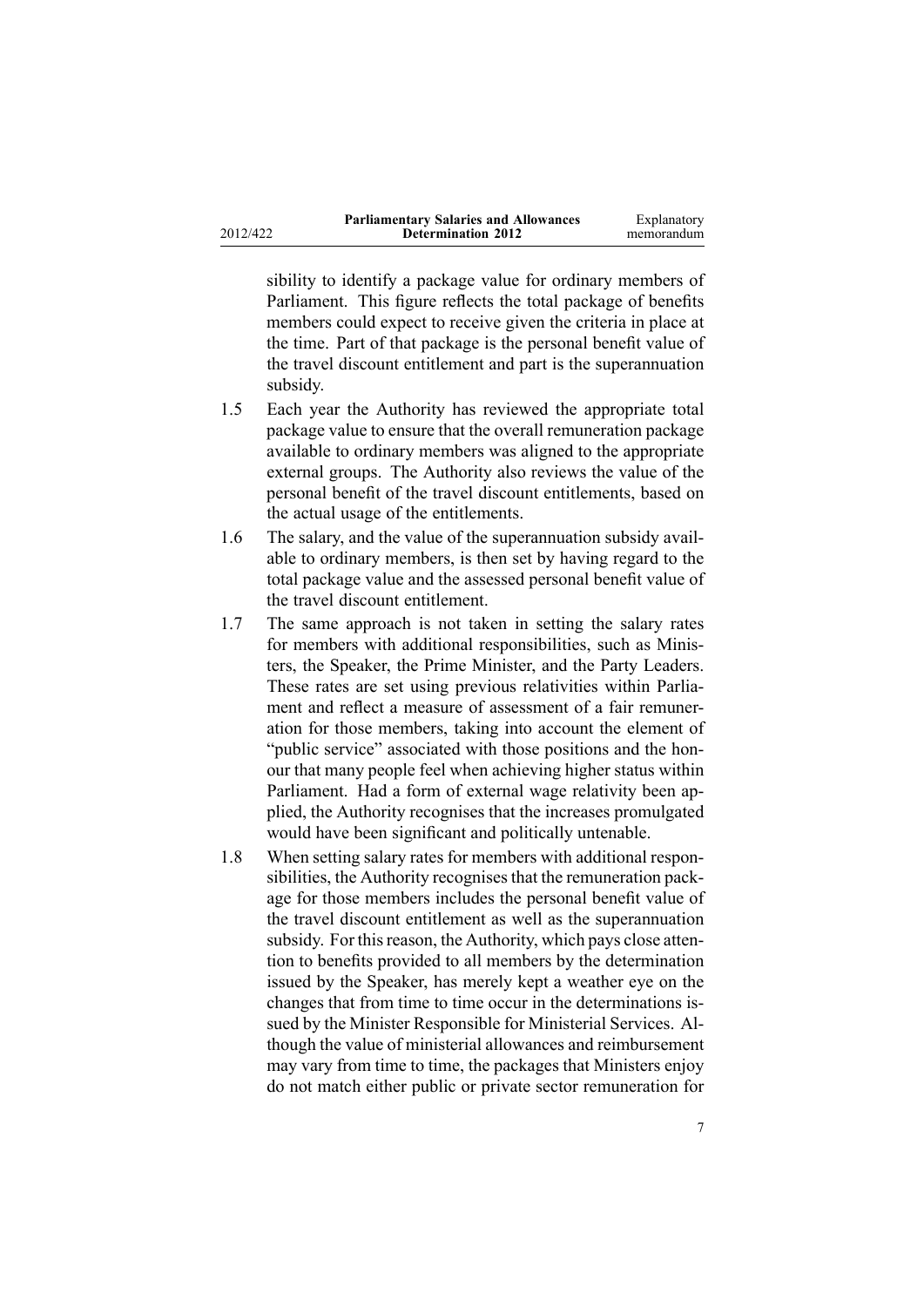| Explanatory | <b>Parliamentary Salaries and Allowances</b> |          |
|-------------|----------------------------------------------|----------|
| memorandum  | <b>Determination 2012</b>                    | 2012/422 |

similarly responsible positions. To the extent that salary levels for this group are built on salaries for ordinary members, their salaries are discounted by the amount of the personal benefit of the travel discount entitlements.

### **2 Travel discount entitlement adjustment**

- 2.1 Travel entitlements available to members are set by the Speaker and cover—
	- •members' domestic air travel; and
	- •members' spouses' domestic air travel; and
	- •members' dependants' domestic air travel.
- 2.2 Assessing the value of the travel discount entitlement has had regard to—
	- • the proportion of personal benefit assessed for each of—
		- •members' domestic travel; and
		- •members' spouses' domestic travel; and
		- •members' dependants' domestic travel; and
		- • the actual costs of the various travel entitlements in each year; and
		- • the average cost per member of the travel entitlements (even though members do not ge<sup>t</sup> equal benefits from the entitlements); and
		- • some averaging of per member costs over time to recognise that costs can and do fluctuate from year to year.
- 2.3 It is recognised that some members ge<sup>t</sup> <sup>a</sup> disproportionate share of the value of the entitlements (by having more usage or by having <sup>a</sup> greater proportion of travel costs reimbursed) whereas all members are paying equally (by having the same reduction in salary). The Authority recognises this but is of the view that there is no other way of offsetting the personal cost of the entitlements whilst meeting the requirements of our Act.
- 2.4 The actual costs of the travel discount entitlements have reduced in recent years and the Speaker formally withdrew the members' and spouses' international air travel entitlement with effect from 1 January 2011. Last year, after taking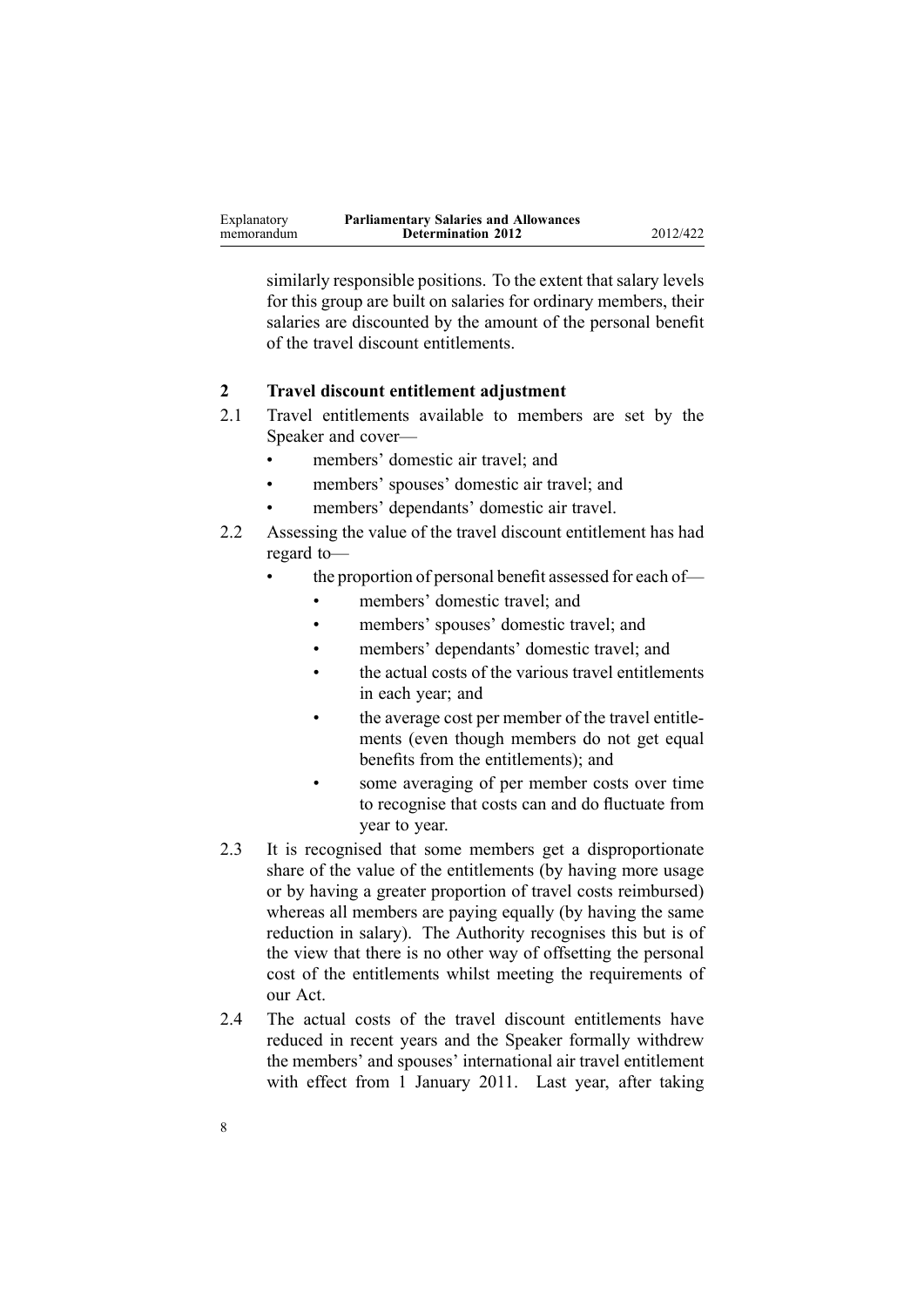|          | <b>Parliamentary Salaries and Allowances</b> | Explanatory |
|----------|----------------------------------------------|-------------|
| 2012/422 | <b>Determination 2012</b>                    | memorandum  |

into account the reduced usage in the 2010/11 year and the withdrawal of the international entitlement, the Authority adjusted each member's salary by \$5,000.

- 2.5 It is important to understand that, because the salary of every member is adjusted to take account of the personal benefit of the travel discount entitlements available to all members, the members themselves are meeting the cost of those personal benefits by, in effect, taking <sup>a</sup> salary cut to pay for the benefits. The cost is also being met by members with additional responsibilities by virtue of the process the Authority uses to set the salaries for those members.
- 2.6 It therefore follows that, if the value of the personal benefit of those entitlements decreases, there should be <sup>a</sup> compensating adjustment to salaries. If no compensating adjustment were made then members would be paying for <sup>a</sup> benefit which they are not getting.
- 2.7 A similar situation could happen in the private sector if, for example, <sup>a</sup> manager had the personal use of <sup>a</sup> car as par<sup>t</sup> of their employment package. The value of the private use would be reflected by the manager having <sup>a</sup> lower salary for <sup>a</sup> given overall package value. If the value of the personal use of <sup>a</sup> car reduced, then the manager's salary would be increased so that their overall package value remained the same.
- 2.8 This year, after taking into account further reductions in the actual cost of the travel entitlements and allowing for fluctuations in usage, the Authority has made <sup>a</sup> small reduction to the assessed value of the travel discount entitlements, which has been taken into account when setting salary movements.

### **3 General salary adjustment**

- 3.1 In recent years, members' remuneration packages have not kept pace with increases in the cost of living, nor with general wage movements.
- 3.2 This has partly been due to Parliament requesting (and the Authority acceding to that request) to have no increase for the 2009/10 year, and partly due to the Authority taking into account prevailing adverse economic conditions.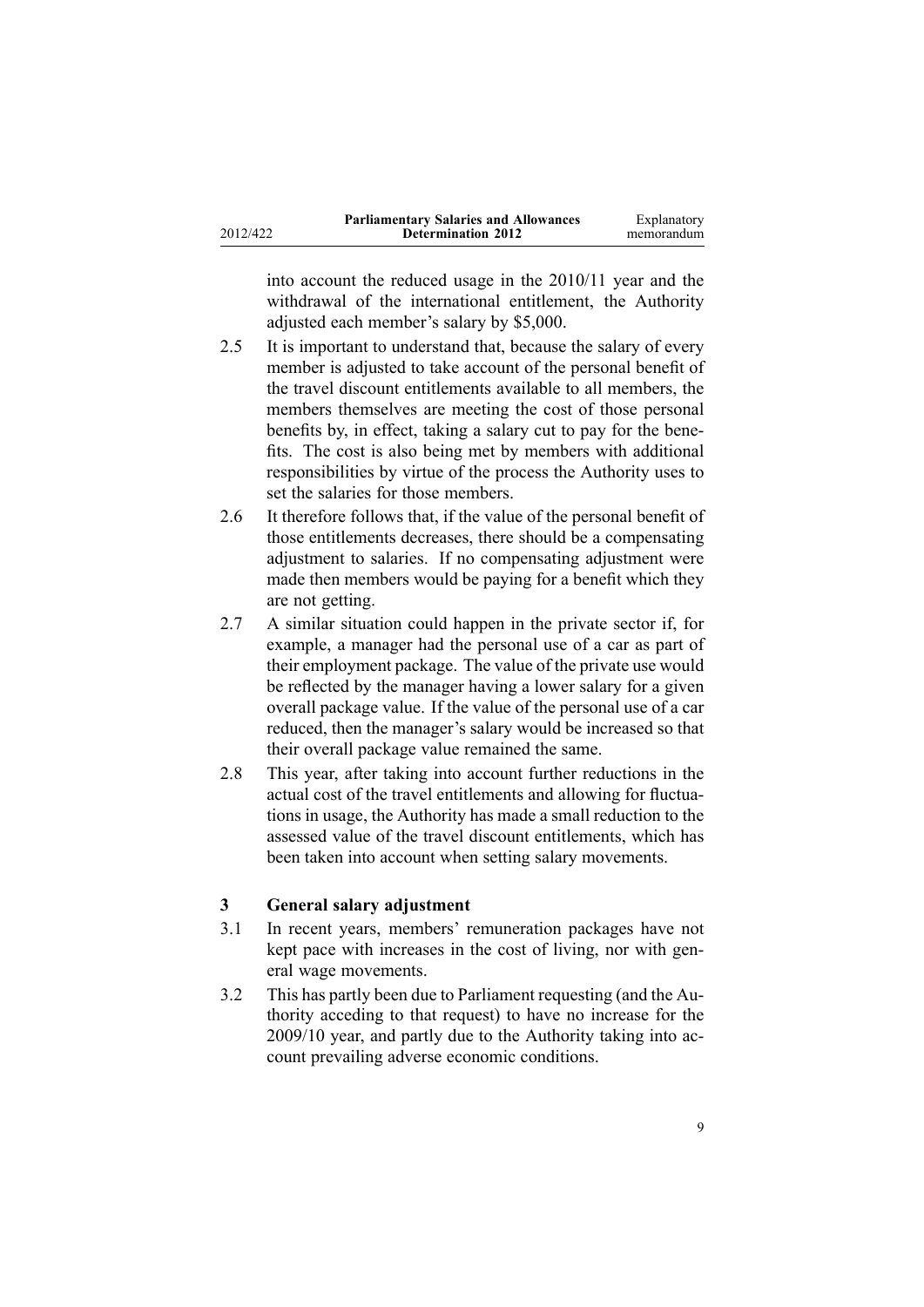| Explanatory | <b>Parliamentary Salaries and Allowances</b> |          |
|-------------|----------------------------------------------|----------|
| memorandum  | <b>Determination 2012</b>                    | 2012/422 |

- 3.3 Since fiscal year 2009 general salaries and wages have increased by 5.6% and the Consumers Price Index has increased by 8.0%. Parliamentary salaries (excluding the \$2,000 and \$5,000 increases in 2010 and 2011 to compensate for the reduction in value of the travel discount entitlements) have increased by only 2.9%.
- 3.4 Taking into account the prevailing adverse economic conditions and the small reduction in assessed value of the travel discount entitlement, the Authority has decided to apply <sup>a</sup> general increase this year of around 1.9%.
- 3.5 This still leaves members of Parliament receiving lower remuneration increases than the general population.

## **4 Tax-free allowance**

- 4.1 The Authority has adjusted members' tax-free allowance by 1.0%, that percentage change being the percentage change in the Consumers Price Index since this allowance was last adjusted.
- 4.2 The Authority is working with the Speaker to gain assurance that this allowance, which was independently verified in 2001, is still set at an appropriate level to meet such genuine out-ofpocket business expenses as—
	- (a) the entertainment of visitors, staff, constituents, and officials; and
	- (b) memberships, sponsorships, and fees; and
	- (c) koha; and
	- (d) donations and raffle tickets; and
	- (e) gifts and prizes; and
	- (f) flowers (including wreaths); and
	- (g) passpor<sup>t</sup> photos; and
	- (h) clothing and grooming (Prime Minister only); and
	- (i) briefcases and luggage; and
	- (j) meals.

### **5 Superannuation**

5.1 The Authority has made no adjustment to the percentage contribution payable to members' superannuation. This contribution, which is capped at 20% of an ordinary member's salary,